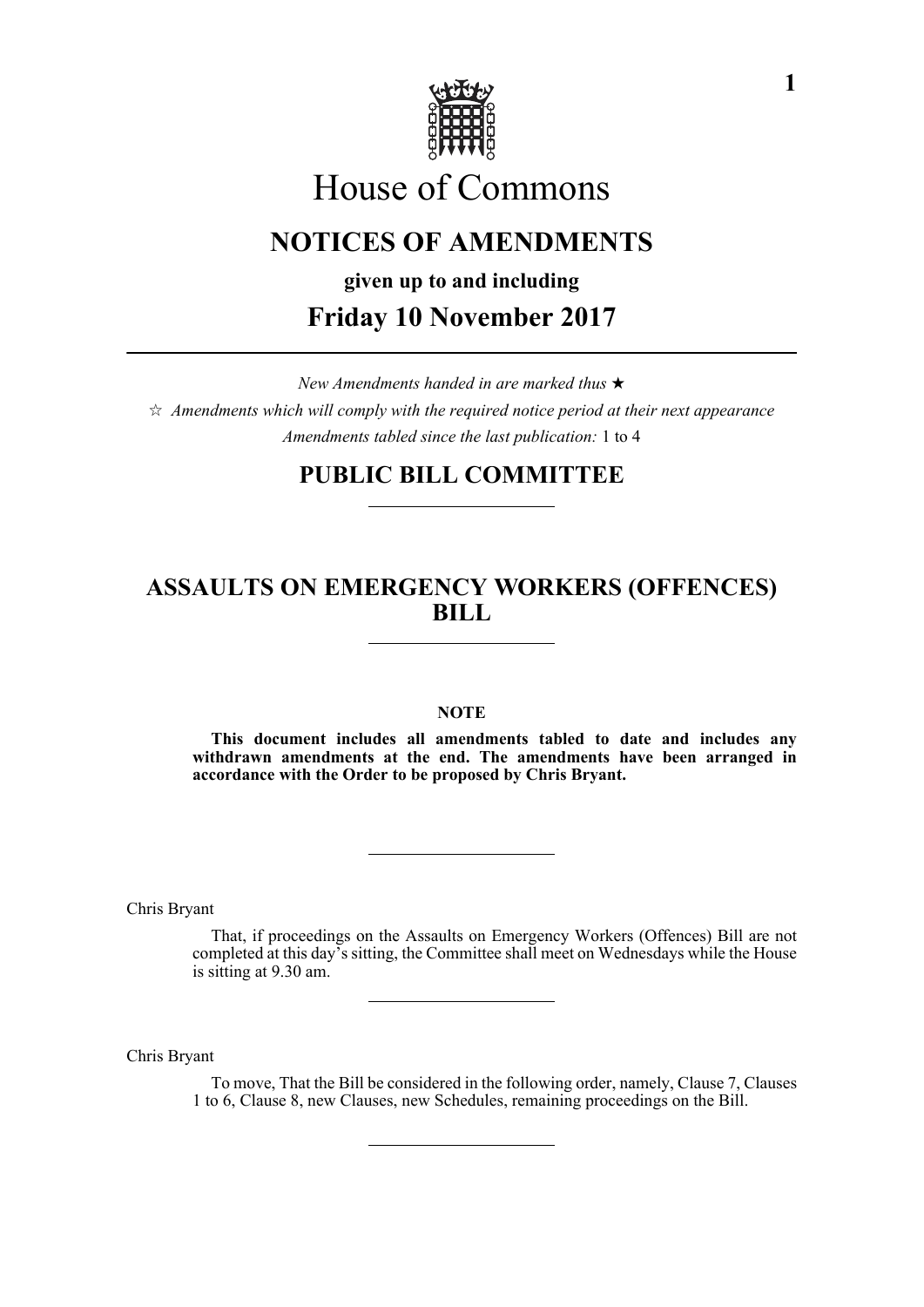### **Assaults on Emergency Workers (Offences) Bill,** *continued*

### Chris Bryant

 Page **9**, line **20**, leave out Clause 7 *Member's explanatory statement This amendment would remove Clause 7 from the Bill, which provides for financial expenditure to be paid out of money provided by Parliament. The clause has become unnecessary as a result of the Bill not requiring a Money Resolution.*

#### Chris Bryant

- $\star$  Clause 3, page 3, line 24, at end insert—
	- "( ) a prisoner custody officer, so far as relating to the exercise of escort functions:
	- ( ) a custody officer, so far as relating to the exercise of escort functions;"
	- *Member's explanatory statement*

*This amendment would broaden the definition of "emergency worker" so as to include those who provide prisoner escort services (which include the delivery of prisoners to court and their custody whilst on court premises) and corresponding services in respect of persons detained in youth detention accommodation.*

#### Chris Bryant

Clause **3**, page **3**, line **29**, leave out paragraph (h) and insert—

"(h) a person employed for the purposes of providing, or engaged to provide—

- (i) NHS health services, or
- (ii) services in the support of the provision of NHS health services,

and whose general activities in doing so involve face to face interaction with individuals receiving the services or with other members of the public."

### *Member's explanatory statement*

*This amendment would broaden the range of health care workers included within the definition of "emergency worker" so as to include all clinical workers providing NHS services and support workers who have direct interaction with patients or the public more generally.*

### Chris Bryant

- Clause **3**, page **3**, line **34**, leave out subsections (3) and (4) and insert—
	- "(3) In this section—

"custodial institution" means any of the following—

- (a) a prison;
- (b) a young offender institution, secure training centre, secure college or remand centre;
- (c) a removal centre, a short-term holding facility or pre-departure accommodation, as defined by section 147 of the Immigration and Asylum Act 1999;
- (d) services custody premises, as defined by section 300(7) of the Armed Forces Act 2006;
- "custody officer" has the meaning given by section 12(3) of the Criminal Justice and Public Order Act 1994;

**4**

**1**

**2**

**3**